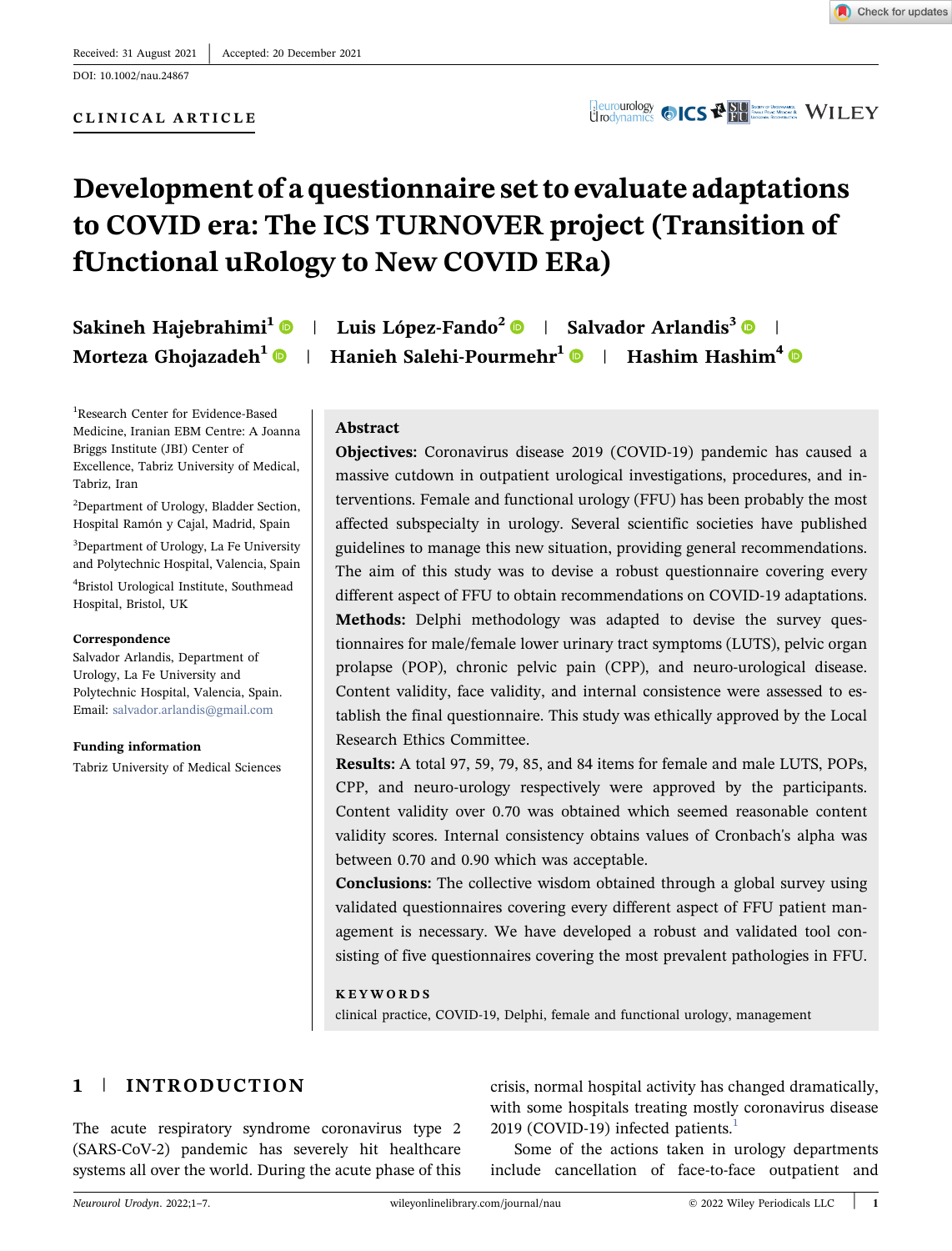nonurgent activity to maintain social distancing, screening of planned clinic appointments, consultations for patients with nonurgent conditions via telephone, and rescheduling appointments for a few months later. Clinicians individually evaluated patients with known or suspected malignancies or other urgent conditions. Likewise, outpatient procedures were screened and stratified by urgency. For benign conditions, the majority of procedures were deferred.<sup>[2](#page-6-1)</sup> The surgical activity of scheduled patients was canceled, and only urgent or nondeferrable oncological surgeries were done. This was due to a lack of personnel who may have been diverted to other departments and/or lack of technical resources that have been diverted to the management of COVID‐19 patients. Functional Urology activity has been reduced as deemed of low priority and even completely stopped in most hospitals. Patients with benign and disabling conditions (such as urinary fistula, pelvic pain, urinary incontinence, pelvic organ prolapse, etc.) also suffered delays of medical attention with consequent negative influence on physical and psychological health, and with quality of life impairment.

Female and functional urology (FFU) has probably been the hardest hit subspecialty in urology with massive cutdown in outpatient urological investigations, procedures, and urological operations. $3$  The likelihood is that the global effect of the COVID‐19 pandemic will last for some time during which national health systems will have to treat COVID‐19 and non‐COVID‐19 patients simultaneously. Therefore, functional urology units will have to reorganize their activity according to patient priority and the scope of the pandemic in each region.

At the time of writing this article, the World is being hit by successive waves of the pandemic. We are living a great uncertainty about the future: the threat of future waves,<sup>[4](#page-6-3)</sup> uncertainty about vaccine efficacy and availability, virus mutation, the threat of future viruses and pandemics, and so forth. Dynamic scales according to resource availability and healthcare pressure may be useful to draw strategies in prioritization in this new scenario.

Several scientific societies have published guidelines to manage this new situation, providing general recommendations. Asymmetries among countries, regions, and even hospitals, not only in the number of cases confirmed but in resources available make it impossible to be extremely specific with predictions and recommendations. The aim of this study was to devise a robust questionnaire covering every different aspect of Female and Functional Urology patient management during the COVID era: first visit, diagnosis, imaging and tests, invasive procedures, telemedicine, follow‐up, medical therapy, emergencies, and surgical treatment.

Once the questionnaire has proven its validity and internal consistency, a worldwide survey among different specialists in FFU will be developed to obtain optimized recommendations.

# 2 | METHODS

Due to the lack of high evidence studies to obtain guidelines at this time, the expert opinion provides level 5 evidence. Key opinion leaders in the field of FFU and urogynecology from several countries around the world, including ones that have been hardest hit by the coronavirus, were asked to devise a strategy to reorganize functional urological activity (diagnosis and treatment) that would be applicable to most of the world. Countries included Belgium, Brazil, Colombia, France, Iran, Italy, Portugal, Russia, Spain, The Netherlands, Turkey, UK, and USA. A modified nominal group technique was used due to the extraordinary meeting and mobility restrictions during the COVID pandemic. Four authors (HH, LLF, DC, and SA) began with the discussion and development of the first proposal of recommendations during the COVID19 pandemic. This proposal was sent to the rest of the co-authors, encouraging contributions from everyone and facilitating quick agreement on the relative importance of issues, problems, and solutions. A revised version was produced and approved by all authors on April 18, 2020. This manuscript has been published in Eur Urol Focus (https://www.eu‐[focus.europeanurology.](https://www.eu-focus.europeanurology.com/article/S2405-4569(20)30158-9/fulltext) [com/article/S2405](https://www.eu-focus.europeanurology.com/article/S2405-4569(20)30158-9/fulltext)-4[5](#page-6-4)69(20)30158-9/fulltext).<sup>5</sup>

A better way to obtain recommendations on COVID‐19 adaptations would be to use a survey among specialists around the world. $6,7$  We decided to take the Delphi methodology to devise the survey questionnaires for male/female lower urinary tract symptoms (LUTS), pelvic organ prolapse (POP), chronic pelvic pain (CPP), and neurourological diseases in the crisis of COVID‐19.

#### 2.1 | Delphi technique

During COVID‐19 global pandemic in 2020, a panel was set up to work on how to manage urological conditions during this pandemic under the umbrella of the International Continence Society. The Delphi method has been used for the development of questionnaires for male/female LUTS, POP, CPP, and neuro-urological diseases in the crisis of COVID‐19. The goal was to categorize the diseases in the setting of outpatients, diagnosis, follow‐up, telemedicine, emergencies, and finally, a surgery that can be delayed during the COVID‐19 pandemic as suggested by a panel of expert urologists in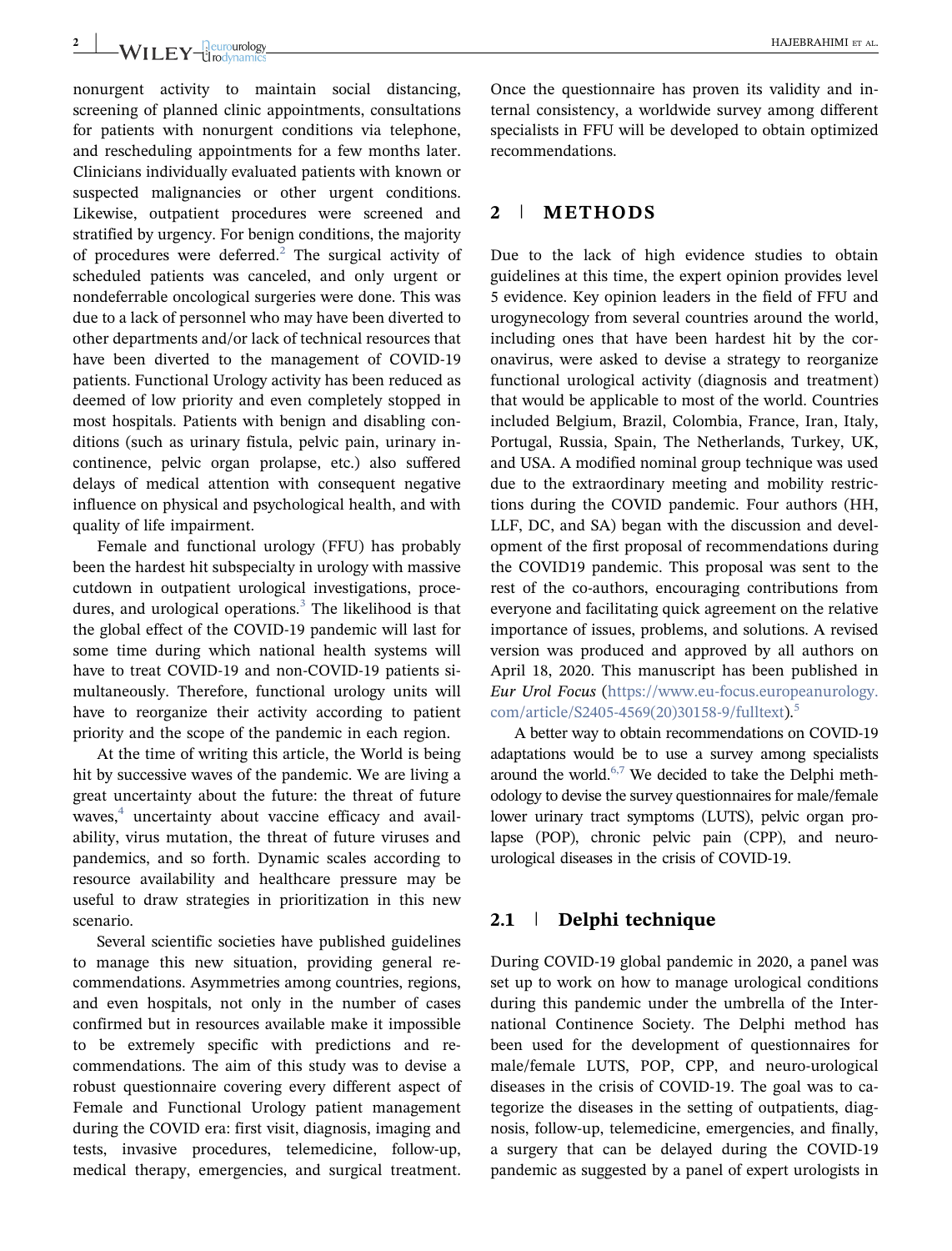<span id="page-2-0"></span>

FIGURE 1 The Delphi process of study

the field of female and functional urology and urogynaecologists. This project was done in four stages as are illustrated in Figure [1](#page-2-0). In the first stage, the available evidence on how to manage the above conditions in the crisis of COVID‐19 was included. In the next step, a survey was created based on the available evidence and sent to the panel members (the ideal number of experts in each panel was 3–4 person). The Delphi steps were then completed using the findings of the panel's consensus for agreement and guidance, and finally, a standard reporting template was designed and approved by the panel.

# 2.2 | Literature review

First, an extensive literature search based on scientific search strategies was performed and related data were extracted. Detailed information is provided in a previously published narrative review that described the limited available data in the urological literature on COVID‐19 and the experience of female and functional urological and urogynaecological experts from several countries around the world.<sup>[5](#page-6-4)</sup>

# 2.3 | Questionnaire development

The results of the extensive review were used in designing a guide to strategies and subsequent research steps. The data was gathered using the results of an extensive review of literature, review of international experiences, analyses of the current situation, and expert opinions. The Delphi technique was used to develop and validate the initial framework.

Five panels of experts were assembled, covering the main topics in functional urology: Female LUTS, male LUTS, POP, CPP, and neuro-urology.

The first step was qualitative research with a wide question formulation by the panel experts, covering every different aspect of patient management during the COVID era: first visit, diagnosis, imaging and tests, invasive procedures, telemedicine, follow‐up, medical therapy, emergencies, and surgical treatment. For this purpose, after defining the problem and assembling the panel of experts, precise, clear, and independent extensive questions were formulated with 3‐point Likert scale answers.

This step was very important to achieve the results in which each panel devised questions or sentences about different aspects that have changed or been affected in each of female LUTS, male LUTS, neuro-urology, POPs, CPP, and neuro‐urological diseases in terms of different clinical practices or prioritization due to COVID‐19. To avoid overlaps, the general 3–4 coordinators reviewed all questions before preparing the final questionnaire and shared all questions with all panels.

In the compilation step, surveys were administered, and their links were distributed via email.

In this step, participants were asked to independently rank a total of 97, 59, 79, 85, and 84 items for female and male LUTS, POPs, CPP, and neuro‐urology, respectively across the domains of outpatients, diagnosis, follow‐up, telemedicine, emergencies, and surgery, using a 3‐point Likert scale ("agree," "undecided," and "disagree").

After the first round of questions for the panel of experts, and updating the real-time answers, data were analyzed to get scores and statistics. The questions for the second round were finalized.

During this step, we changed the descriptive questions to measurable outcomes. The answers for the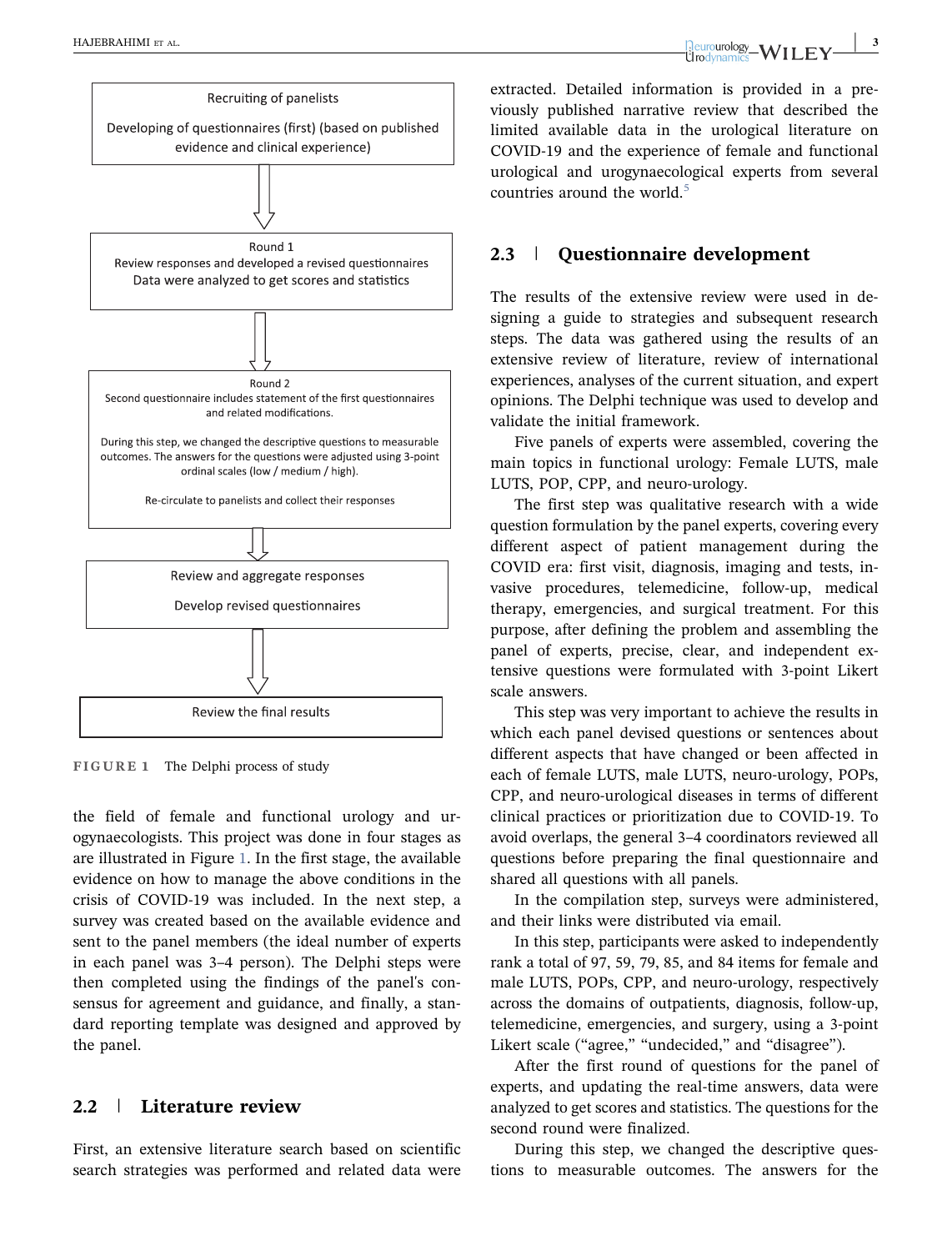questions were adjusted using 3‐point ordinal scales (low/medium/high).

# 2.4 | Expert panel recruitment

In the Delphi method, a consensus can be reached with 12–30 respondents. $6$  For this purpose, a sample of 40 functional urologists, urogynecologists, and neurourologists were invited via email to participate in this Delphi survey.

# 2.5 | Content validity

In the first step, content and face validity was assessed considering expert opinions. To determine the content validity, the experts were required to evaluate the items in terms of proper wording, grammar, and scoring. The opinions of experts (10 experts) with knowledge and experience in the field of urology, neurourology, or urogynecology were used. Both quantitative and qualitative methods were used to determine the content validity of the content. In the qualitative review of the content, the researcher asked the experts (panel of experts) to provide the necessary feedback after reviewing the quality of the tool based on the criteria of grammar, using the right words, placing the items in the right place, and scoring appropriately. The questionnaire was re‐evaluated after receiving the comments and recommendations (primary re‐evaluation).

In the quantitative assessment, the Content Validity Ratio (CVR) and Content Validity Index (CVI) of the items and the questionnaire were determined. To determine CVR, experts were asked to rate the items into three categories including "necessary," "useful but not necessary," and "unnecessary." The answers were finally calculated using statistical formulas of  $CVR = (Ne - N/A)$  $2)/(N/2)$  in which the Ne is the number of panelists indicating "essential" and  $N$  is the total number of panelists. The calculated CVR numbers ranged from 0 to 1; this number was compared and confirmed considering its equivalent amount based on the number of experts using the "Lawshe" table. $8$  Items with inappropriate CVR were omitted and did not make it to the next step.

To determine the item‐CVI (I‐CVI), the second group of experts who were not attended at the first step of 3‐points Likert scale questionnaires generation, evaluated the relevance of the items in a 4‐segment Likert scale (1‐irrelevant, 2‐slightly relevant, 3‐ relevant, and 4‐highly relevant).

The CVI was calculated as the number of experts giving a rating of "very relevant" for each item divided by

the total number of experts. The amount of CVI is in a range of 0–1; a score closer to 1 has a higher validity. Items with scores  $> 0.79$  were accepted, between 0.70 and 0.79, the item needs revisions, and items with  $CVI < 0.7$  needed corrections.<sup>[9](#page-6-7)</sup>

# 2.6 | Face validity

The face validity of the items was evaluated by providing the questionnaires to experts and the target group.<sup>[10](#page-6-8)</sup> The main question in this context was whether the appearance of the questionnaire to subjects is appropriate or not. Qualitative and quantitative measures were used to evaluate the face validity. For qualitative face validity, difficulty, irrelevancy, and ambiguity were evaluated and corrected by 10 experts.

#### 2.7 | Internal consistency

Internal consistency was assessed with Cronbach's coefficient alpha. Statistical analysis was performed using the SPSS‐24 software. The questionnaires were completed by 30 experts who had no impact on their content validity of them. The values between 0.70 and 0.90 were considered to be acceptable.<sup>9</sup>

# 2.8 | Ethics

This study was ethically approved by the Local Research Ethics Committee.

# 3 | RESULTS

First, after defining the problem, 3–4 experts in each panel assembled, and the general 3–4 coordinators reviewed all questions before preparing the final questionnaire and shared all questions with all panels, and after the consensus, the links of questionnaires were distributed via email (see Appendix 1). Of a total of 35 invited international experts, 34 persons agreed to participate. Response rates were 97.14% (34/35) for neuro‐ urology, 88.57% (31/35) for CPP, and 85.71% for female and male LUTS, and POP (30/35), respectively. Among them, 65.71% (23/35) were urologists, 17.14% (6/35) neuro‐urologists, and 17.14% (6/35) urogynecologists. 71.42 percent (25/35) works in an academic hospital, and 25.71% (9/35) in private practice.

In female LUTS, of a total of 106 generated questions in the first step, nine questions didn't achieve the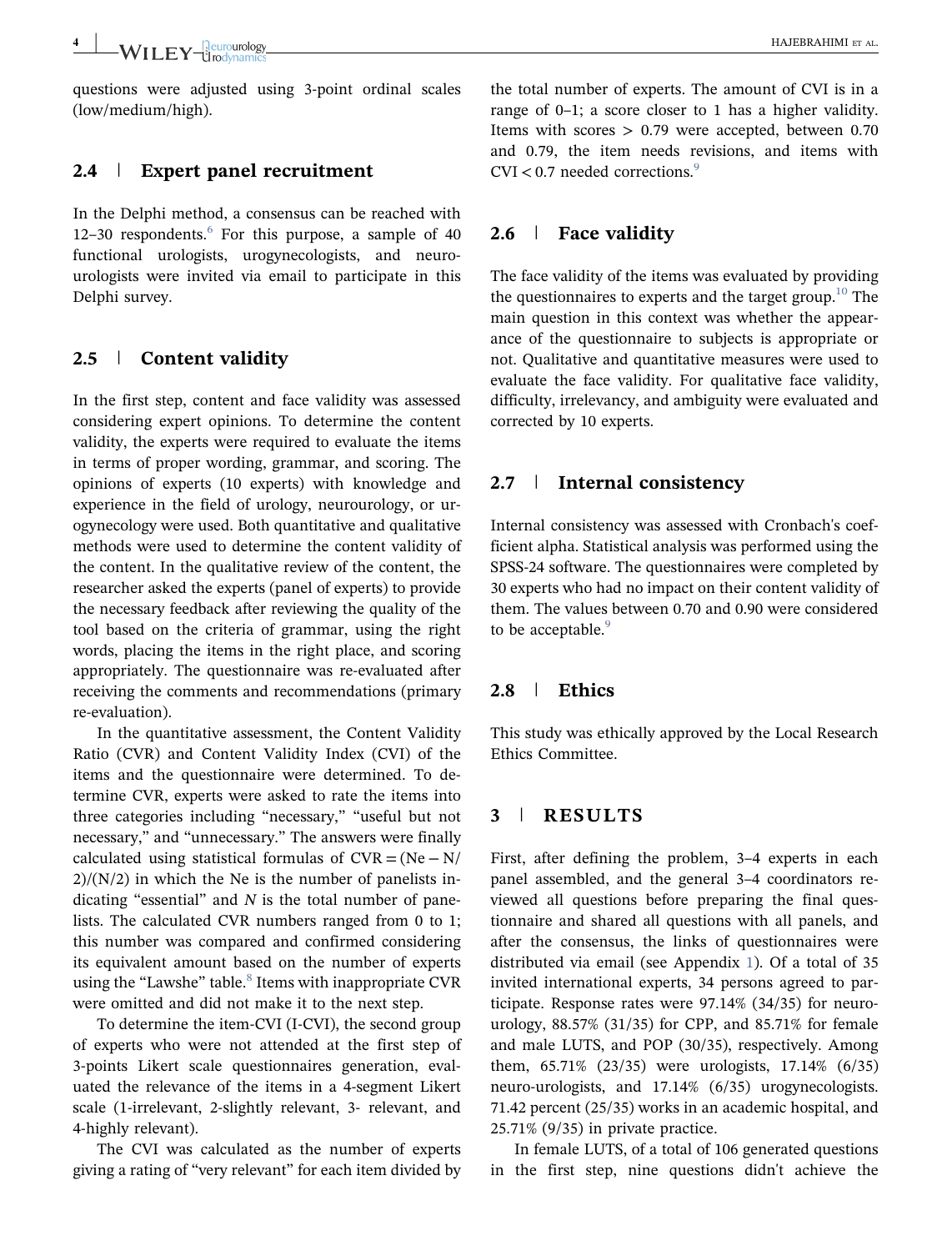consensus of expert panels, and finally, we had 97 questions for the next phase.

In male LUTS, a total of 67 generated questions, eight questions didn't achieve the consensus of expert panels, and finally, 59 questions were included in the final version of the questionnaire. In POP, 98 generated questions at the first phase were rationalized to 79 questions for use in Phase 2. In CPP, at Phase 1 we had 93 questions, which were rationalized to 85 questions for use in Phase 2.

In the neuro‐urology questionnaire, nine questions had medium importance according to the results of panel consensus, and finally, we had 84 questions out of 93.

# 3.1 | Content validity results

Results showed that in female LUTS, the CVI for Female LUTS Panel is 0.73, and 0.75 for Control Panel. In male LUTS these amounts were 0.87, and 0.76, respectively. Table [1](#page-4-0) shows the results of all questionnaires.

After this process, CVI for every questionnaire was calculated as follows: CVI-Female LUTS =  $0.78$ ;  $CVI-Male$  LUTS = 0.85; CVI-Neurourology = 0.70;  $CVI-Pain = 0.71$ :  $CVI-POPs = 0.76$ ; which all seemed reasonable CVI scores.

#### 3.2 | Internal consistency results

Internal consistency was assessed with the Cronbach's coefficient alpha. Cronbach's alpha based on standardized items for female LUTS was 0.810 (number of items = 85); male LUTS =  $0.802$  (number of items = 59); POPs = 0.862 (number of items = 81), pain = 0.826 (number of items = 77), and neurourology =  $0.775$ (number of items  $= 78$ ). In all questionnaires, the values of Cronbach's alpha was between 0.70 and 0.90 which be acceptable (Table [2](#page-4-1)).

# 4 | DISCUSSION

The aim of the study was to obtain a validated questionnaire covering every different aspect of female and functional urology and urogynaecology patient management during the COVID era: first visit, diagnosis, imaging and tests, invasive procedures, telemedicine, follow‐up, medical therapy, emergencies, and surgical treatment. We used a Delphi methodology to develop questionnaires for each main topic in FFU: female LUTS, male LUTS, POP, CPP, and neuro‐urological diseases. The Delphi technique has been described as "a method for structuring a group

<span id="page-4-0"></span>

|                             | <b>TABLE 1</b> Content validity index (CVI) for all questionnaires |      |      |
|-----------------------------|--------------------------------------------------------------------|------|------|
| <b>Female LUTS</b>          |                                                                    |      | 0.78 |
| Female LUTS panel           |                                                                    | 0.73 |      |
| Control panel               |                                                                    | 0.75 |      |
| Male LUTS                   |                                                                    |      | 0.85 |
| Male LUTS panel             |                                                                    | 0.87 |      |
| Control panel               |                                                                    | 0.76 |      |
| POP global                  |                                                                    |      | 0.76 |
| Pop panel                   |                                                                    | 0.82 |      |
| Control panel               |                                                                    | 0.76 |      |
| CPP global                  |                                                                    |      | 0.71 |
| CPP panel                   |                                                                    | 0.58 |      |
| Control panel               |                                                                    | 0.68 |      |
| <b>NEURO-urology global</b> |                                                                    |      |      |
| NEURO panel                 |                                                                    | 0.67 |      |
| Control panel               |                                                                    | 0.68 |      |

Abbreviations: CPP, chronic pelvic pain; LUTS, lower urinary tract symptoms; POP, pelvic organ prolapse.

<span id="page-4-1"></span>TABLE 2 Cronbach's coefficient alpha for questionnaires

| <b>Ouestionnaire</b> | Cronbach's alpha based on<br>standardized items | $N$ of<br>items |
|----------------------|-------------------------------------------------|-----------------|
| Female LUTS          | 0.81                                            | 85              |
| Male LUTS            | 0.80                                            | 59              |
| POP                  | 0.86                                            | 81              |
| <b>CPP</b>           | 0.83                                            | 77              |
| Neurourology         | 0.78                                            | 78              |

Abbreviations: CPP, chronic pelvic pain; LUTS, lower urinary tract symptoms; POP, pelvic organ prolapse.

communication process so that the process is effective in allowing a group of individuals, as a whole, to deal with a complex problem."<sup>[11,12](#page-6-9)</sup> With no doubts, the challenges raised by the COVID‐19 pandemic are a complex problem very difficult to deal without a global and comprehensive approach. The collective wisdom obtained using a global survey would be a very preferable strategy to get the best results. An indispensable first step was to devise a validated questionnaire for the global survey. In this study, we aimed to develop validated questionnaires using a Delphi technique, a very well‐recognized method for qualitative decision‐making research.

Thirty‐four experts agreed to participate in the development of the questionnaires, with a response rate over 85%. Most of them were urologists (65.71%) working in academic hospitals (72.42%). Most questions achieved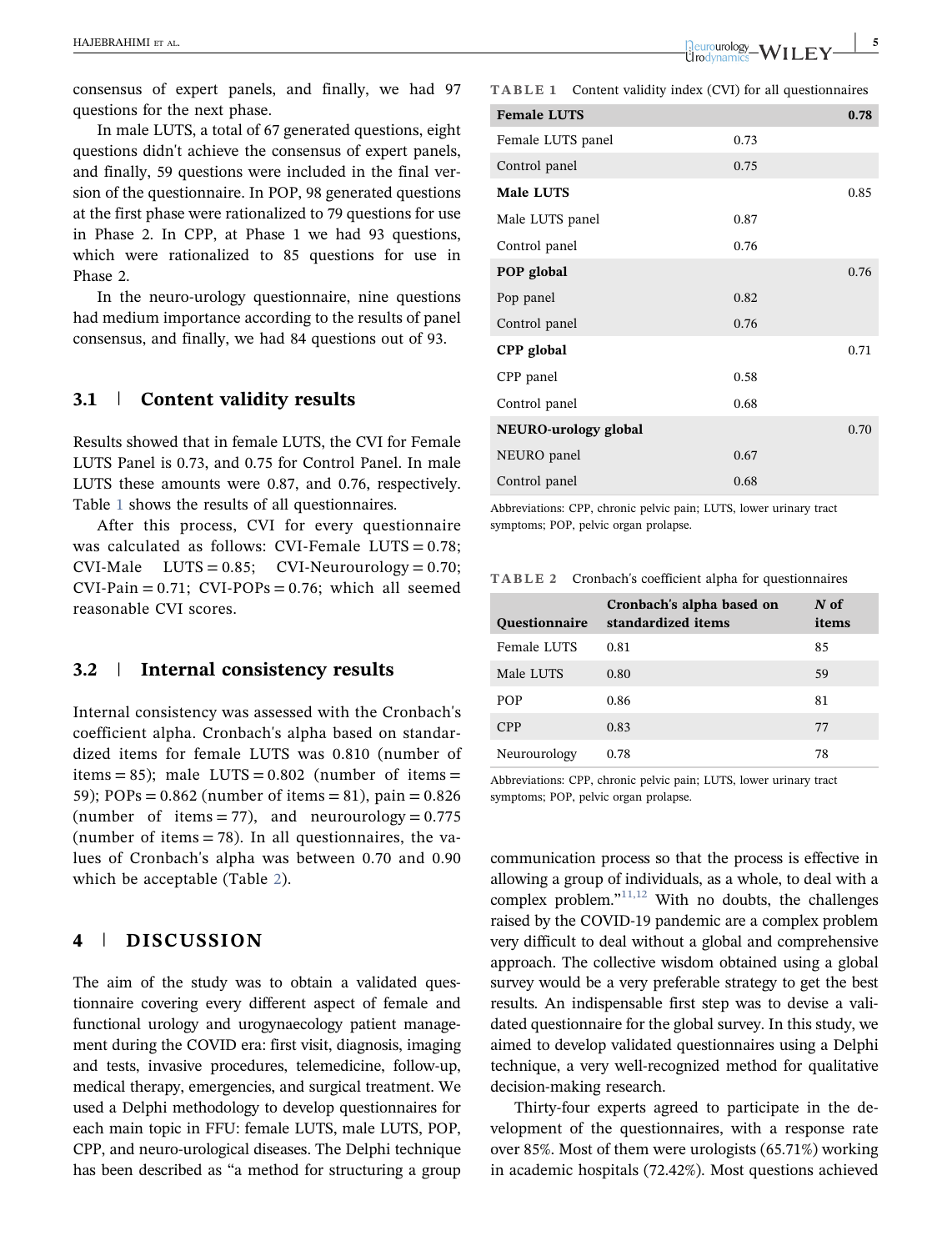# 6 | HAJEBRAHIMI ET AL.

consensus to be included in the final versions. After the several steps of questionnaire development, 97 questions were included in the FLUTS questionnaire, 59 in MLUTS, 79 in POP, 85 in CPP, and 84 in neuro‐urology questionnaire. Content validity was reasonable for every questionnaire (CVI scores from 0.70 to 0.85) and internal consistency acceptable (Cronbach's alpha from 0.77 to 0.86).

Some other initiatives have been developed to obtain a consensus in uro‐oncology diseases using variations of the Delphi consensus methodology. The eUROGEN group achieves 80 consensus statements about the management of penile cancer patients during the COVID-19 pandemic after four Delphi rounds.<sup>[13](#page-6-10)</sup> A group of international uro‐oncology experts reached a 75 statement consensus after three Delphi rounds in the management of patients who opt for radical prostatectomy during the pandemic. $14$ 

We have found some limitations. Although the experts included were from 18 countries covering five continents, most of them were European and from academic public hospitals, which may have introduced a selection bias" by "Experts included were from 18 countries covering 5 continents, most of the European and from academic public hospitals." Getting global pandemic recommendations needs a global view of specialists from a wide representation of countries, healthcare systems, and social‐cultural idiosyncrasies. That means that the limited range of experts may have introduced a selection bias. Some other health systems (private hospitals and clinics) may have been underrepresented. Tackling all the aspects that COVID‐19 challenges in FFU are a huge task. The number of questions finally included and validated in each topic is high (from 59 to 97). Ideal property of a questionnaire is to be as short as possible to minimize the burden. The higher the number of individual questions included in a questionnaire, the longer the time needed to complete it, increasing the burden. That means a limitation to achieve a good completion of the questionnaires. Moreover, that means a risk of low rate response of the global survey as well.

We obtained five questionnaires covering the most prevalent pathologies covered by FFU: FLUTS, MLUTS, POP, CPP, and Neuro‐urology. The questionnaires provided a robust and validated tool to be used to get a more global and wise view of FFU practice during the COVID‐19 pandemic. The next steps include an ongoing worldwide survey under the auspicious of the International Continence Society (TURNOVER ICS project, [https://www.ics.org/](https://www.ics.org/news/1191) [news/1191](https://www.ics.org/news/1191)).

The responses may be low because of the long questionnaires but if we have short questionnaires we will have a better pick up rate. Also, this is meant to be pragmatic as well as scientific, and responses in surveys are usually about 30% anyway. Therefore we will follow the methodology of Delphi but with the experts we have. On the other hand, the possibility of moving to a Delphi method if insufficient numbers are achieved. There is no high-level evidence regarding the management of LUTS in a pandemic. All the guidelines published in LUTS have not undergone a rigorous methodology process. Expert opinion is the best available evidence and this is what we aimed to do using a Delphi methodology. It is suggested that starting a Delphi with the same survey focused only on the group of experts we selected.

# 5 | CONCLUSIONS

The COVID-19 pandemic is a challenging healthcare activity worldwide, and FFU activities need to be adapted to a changing situation. The collective wisdom obtained through a global survey using validated questionnaires covering every different aspect of FFU patient management is necessary. We have developed a robust and validated tool consisting of five questionnaires covering the most prevalent pathologies in FFU. The Delphi method, like other consensus development methods, should not be viewed as a scientific method for creating new knowledge, but rather as a process for making the best use of available information in a special situation. Getting global pandemic recommendations in the COVID era is important for Urology and especially for Female and functional urology. The development of comprehensive questionnaires will help to urologists, urogynecologists, and neurourologists for a global view and standardized management of patients in female and functional urology.

#### ACKNOWLEDGMENT

This study is funded by Tabriz University of Medical Sciences.

#### CONFLICT OF INTERESTS

The authors declare that there are no conflict of interests.

#### ETHICS STATEMENT

Regional ethics committee of Tabriz University of Medical Sciences (IR.TBZMED. REC.1399.485) approved the current study.

#### AUTHOR CONTRIBUTIONS

Sakineh Hajebrahimi, Luis López‐Fando, Salvador Arlandis, and Hashim Hashim: Project development. Morteza Ghojazadeh: Data analysis. Sakineh Hajebrahimi,